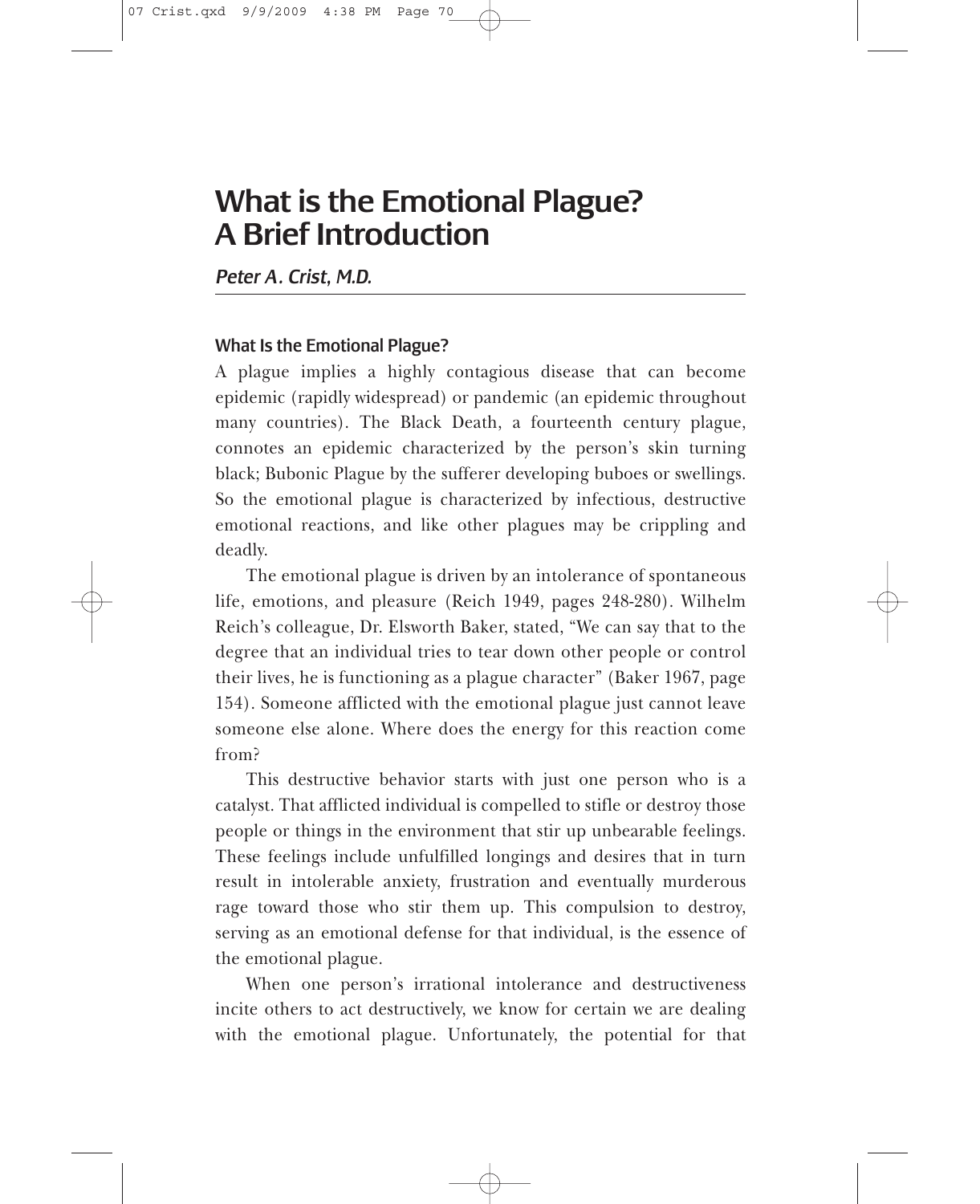destructive tendency is almost universal among humans because almost all people have armor that prevents them from fully discharging their energy in a satisfying way. It may seem so obvious that it does not need to be restated, but the basis of health is genuine satisfaction. Genuine satisfaction is the basis of healthy social interactions as well. This observation is the basis of one of Reich's early discoveries which he formulated as part of the concept of the function of the orgasm. It is not merely sexual activity that determines health but whether it is *satisfactory* and *satisfying* sexual activity.

If someone is genuinely satisfied, does he or she care about what someone else is doing? If they are happy and satisfied themselves, they will feel pleasure to see another person happy to the extent that person matters to them. They certainly would not be disturbed by their happiness. On the other hand, the unsatisfied person feels something different when in contact with a happy, satisfied person. They may feel emotions such as longing to have the same happiness, sadness at their own inability to have the same, envy, jealousy, frustration at not having it, anger, resentment, and anxiety from the excitation stirred up in them.

There are three basic ways (Reich 1949, pages 254-266) that someone can handle feelings in the presence of another who is happy and satisfied when they do not have these feelings themselves. In any particular situation we can see a mix of them (ibid., page 262):

- 1. Healthy reaction: Strive for satisfaction oneself and overcome whatever is preventing one from having that satisfaction.
- 2. Neurotic reaction: Stifle or prevent one's own anxiety by clamping down on oneself to prevent that intolerable anxiety; i.e., armor to block the intolerable feelings.
- 3. Emotional plague reaction: Attempt to destroy and kill anything outside oneself that stirs up intolerable feelings; i.e., to destroy the source of the intolerable excitation.

The distinction between a neurotic reaction and an emotional plague reaction is not absolute. Any situation can have a mixture of healthy, neurotic and emotional plague reactions. The fear of and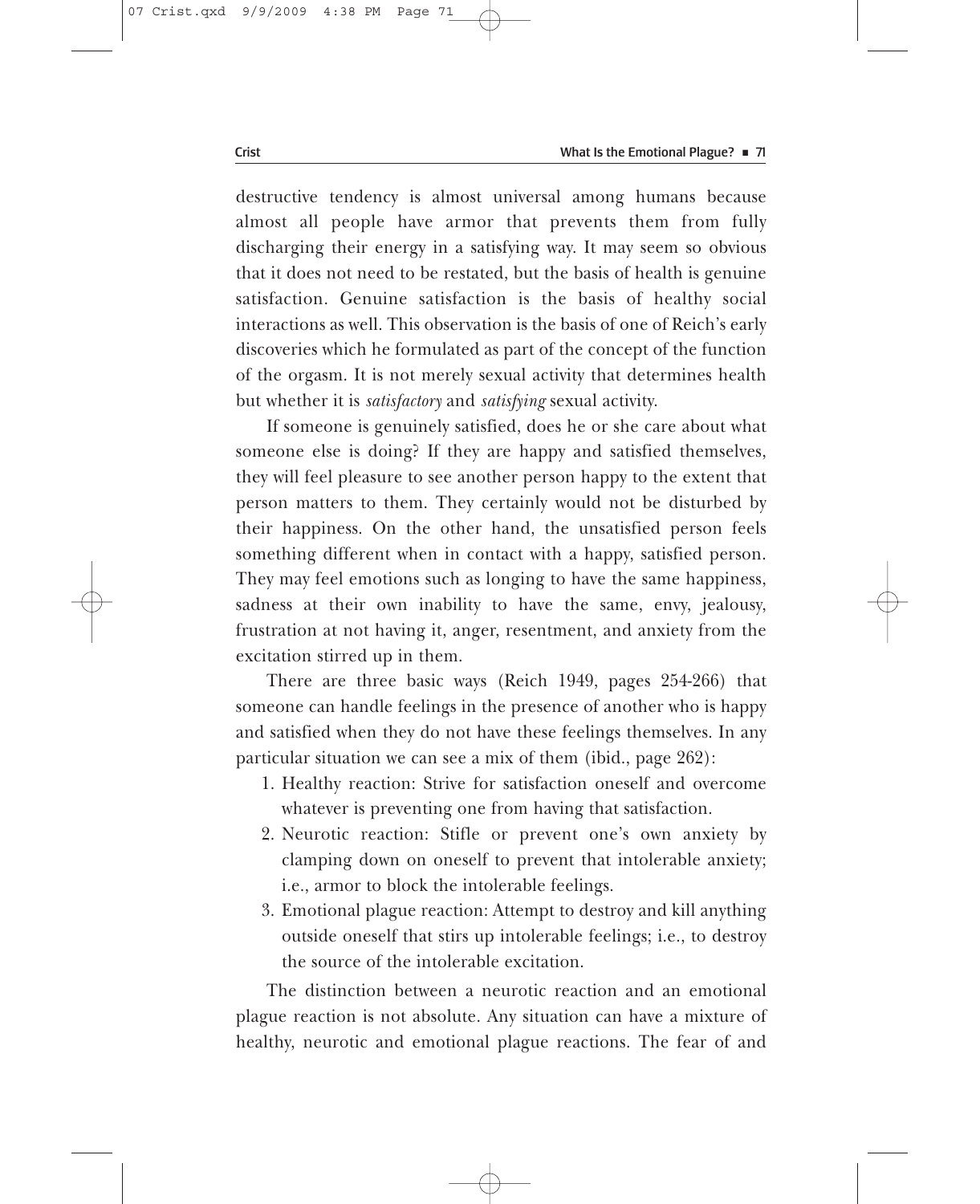intolerance of healthy emotions can be handled in one of two ways: The neurotic reaction is to turn against oneself, stifling and deadening anxiety and with it deeper emotions and longings. In effect, the person kills the life within themselves and suffers with an inhibited, constricted existence. This is seen, for example, when someone tolerates unhappy or superficial relationships or settles for empty, joyless work.

In contrast, the emotional plague reaction is when the person is compelled to stifle, kill, or destroy anyone or anything outside themselves that stirs up intolerable, spontaneous feelings. Thus, any free and spontaneous ideas, emotions, work, and expansive feelings most epitomized by genuine love and sweet, healthy sexuality cause anxiety and become the object of hatred.

This kind of reaction was shown quite simply and vividly in the movie *A Little Romance* (1979) in a scene in which a young teenage boy and girl quite innocently delight in each other's company and incur intensely disapproving looks from an old woman waiting for the train.

It is important to understand that emotional plague reactions are *common* and they can happen to *anyone*. They can range from minor to severe reactions. For example, when you are having a particularly bad day, haven't you ever just wanted to stifle the person who comes into your office whistling, happy and cheerful? When in a contracted state anyone may be irritated by and want to put a stop to the expansiveness they see in others. If kept to oneself, this is a Little Man reaction. If acted out interpersonally, socially, this then is an emotional plague reaction. Though this is a seemingly minor example, it illustrates on a small scale the very same emotional motivation that is behind the more extreme, destructive reactions.

Cases of the emotional plague can range from such common, minor incidents as petty jealousy, gossip and slander which are selflimited, to lethal outbreaks that may be local such as the genocide in Bosnia or Rwanda, or widespread such as Nazism and Communism, as well as the serious, acute and large-scale outbreak among Islamic fundamentalist fanatics in the Middle East. It is important to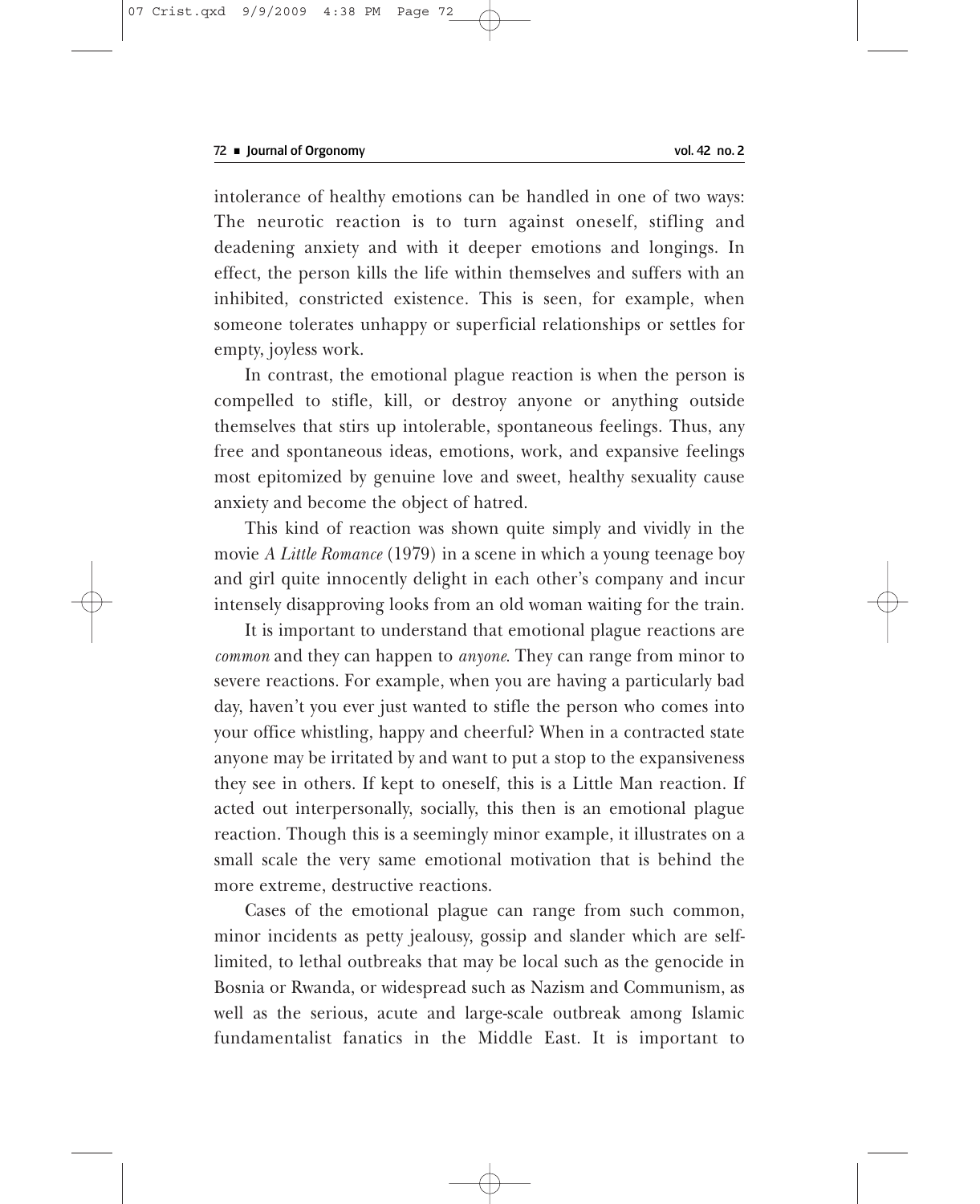remember that the emotional plague can and has occurred throughout the world and throughout history.

Most individuals handle their anxiety with typical neurotic defensive reactions such as various inhibitions, compulsions, phobias, and depression, with only occasional or rare emotional plague reactions. Some, on the other hand, handle their anxiety consistently and predominately with the emotional plague defense and can rightfully be called "emotional plague characters." Fortunately, emotional plague characters are rare. But unfortunately, they have had a disproportionate and tragic influence in human history.

It only takes one such highly energetic, clever person to tap into, bring out and organize the repressed rage and destructiveness in the masses of neurotic people, to infect a larger group. Hitler did it in Germany; Stalin in Russia; Mao Tse-Tung in China; Ayatollah Khomeini in Iran; Khadafy in Libya; Saddam Hussein in Iraq; Milosevic in Serbia; Yasser Arafat in Palestine; and Osama bin Laden along with Taliban leaders in the Middle East, Afghanistan and Pakistan; and we can go on and on with many examples. Also, it is important to remember that a dictator cannot take power without the support of the masses of people, either through their active assent or their passivity, dependency and silent helplessness.

A key feature of the emotional plague, whether in an individual or as a group phenomenon, is that it rationalizes its destructive motives and actions. Explanations range from saying that the actions are good for the morals of the people, for the glory of God, for the fatherland, for the benefit of the common man, etc., etc. One striking example: Osama bin Laden justified the attack on the World Trade Center by saying that those who died were not civilians because they were working for the American system and this was war.

These rationalizations are genuinely believed by the person afflicted with the emotional plague because their true motives of pure destructiveness driven by an intolerance of life and genuine natural pleasure are unconscious and unknown to them. One of the most difficult things for people to grasp is that those with an emotional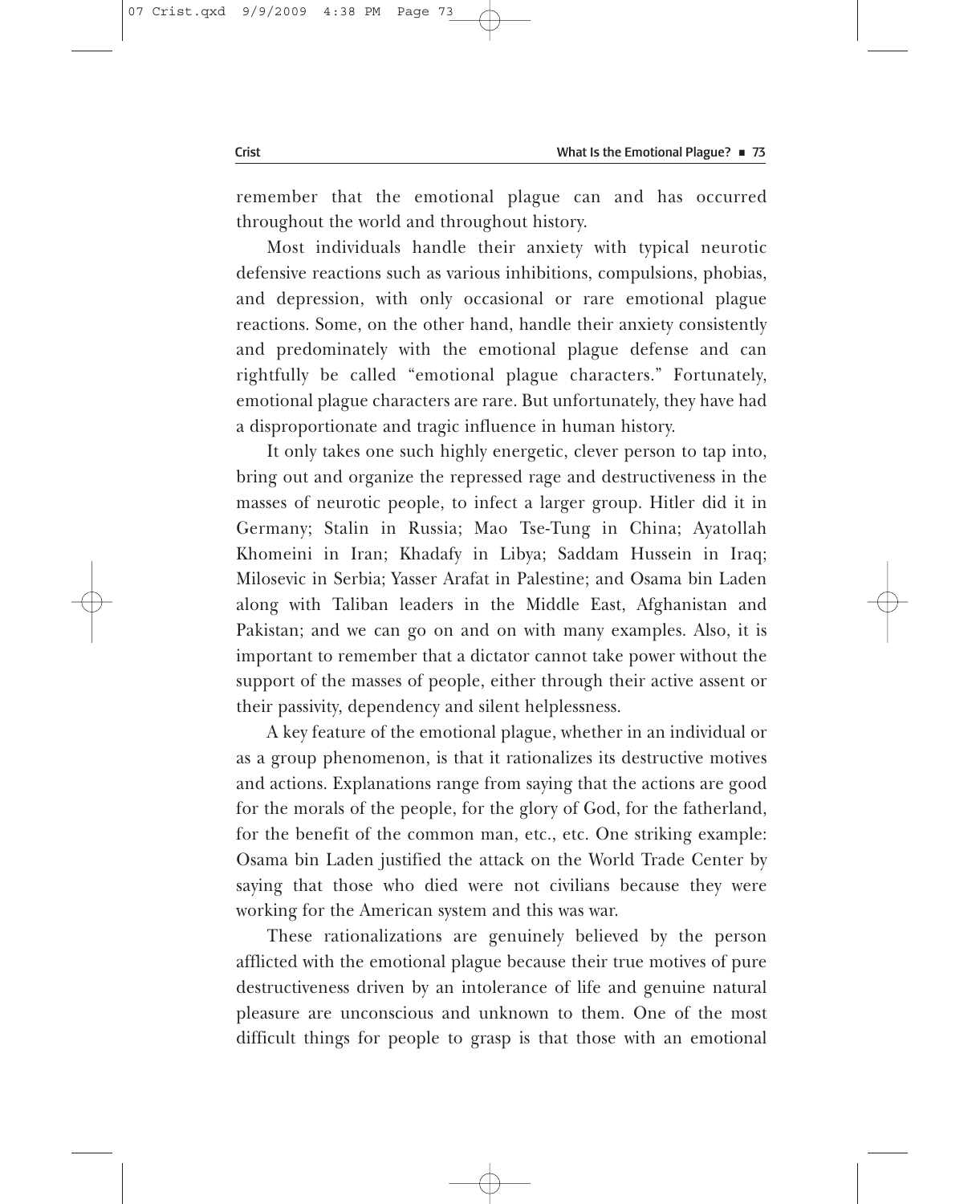plague reaction believe they are doing the right thing. The intention to attack may be conscious but the true motives are not. The behavior and thinking are irrational and driven, therefore the individual is not open to discussion or reasoning at the time they are afflicted. This is true for everyday examples as well as the extreme ones.

Certain conditions make a particular social group or organization more susceptible to emotional plague activity. In general, social organizations with a clearly defined and practical work function that allows a rational, constructive, satisfying outlet for discharge of the individual's energy are much less likely to become infected than those that are more political and with less clearly defined practical work functions.

For example, a bricklaying company with its organization of managers, foremen and laborers is less likely to become afflicted with and function in an emotional plague way than a bricklayers' union which is far more political in character. In today's modern world the rational function of a union is often not really clear.

Also, organizations with positions of public influence such as political parties, religious organizations, educational institutions, and news media are more likely than other organizations to become infected and to attract people with emotional plague tendencies and outright emotional plague characters. These individuals are instinctively drawn to positions of influence out of their strong drive and compulsion to control others and the social environment. They also inherently have a high energy charge and are drawn to areas where there is intense emotional excitement. They just cannot leave others alone. Therefore, political parties and religious organizations where there is intense emotional excitement are particularly susceptible.

Also, social structures that allow a significant concentration of power and influence with one individual or small group of individuals are more at risk for emotional plague reactions taking hold. Throughout history dictatorships, monarchies and theocracies have had a greater likelihood of functioning in an emotional plague manner than republican or democratic forms of government where a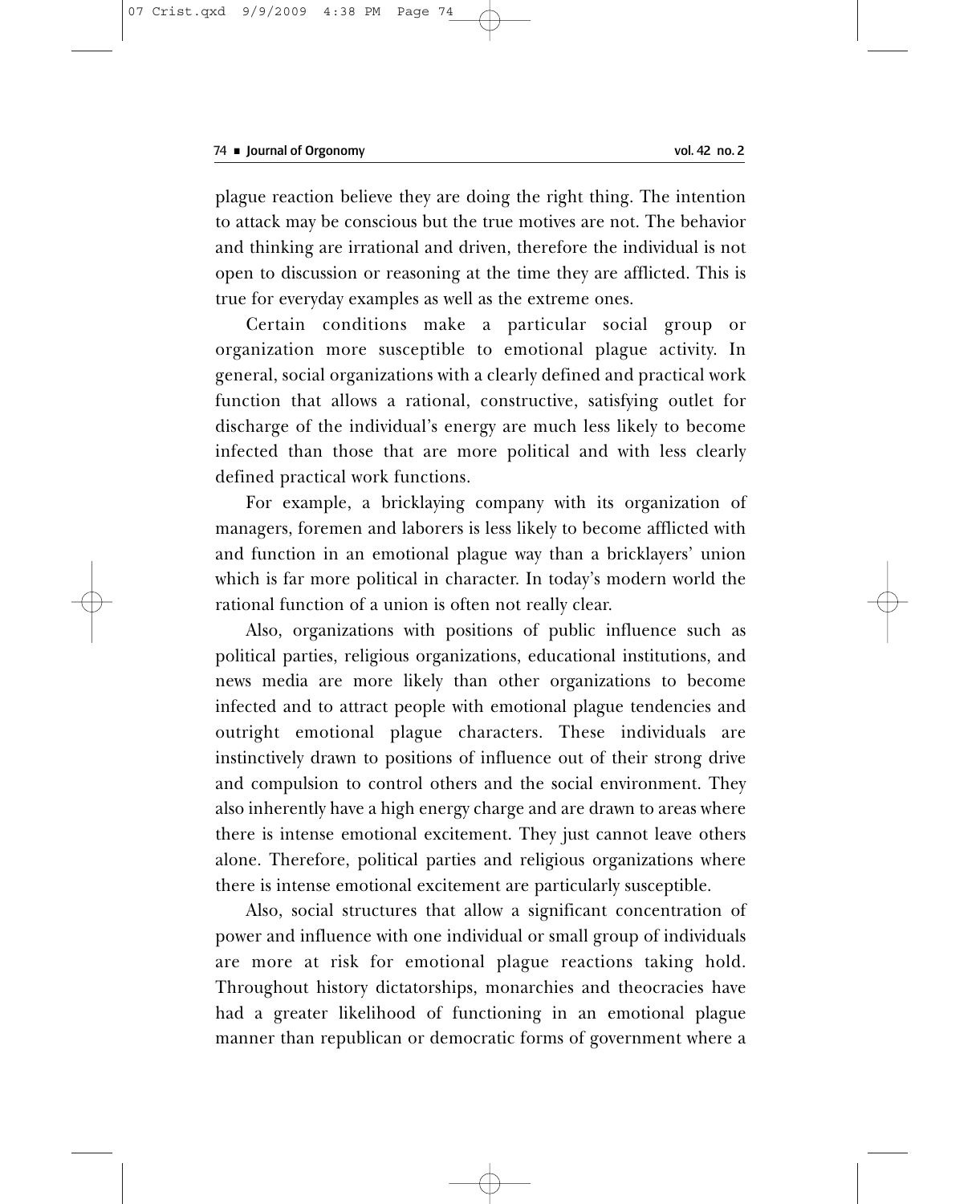separation or balance of political powers and separation of church and state reduce the likelihood of political power concentrated in one or a few people.

Beyond the identification of the emotional plague as a social disease and some of the general features we have mentioned, we can identify two basic "strains" of the emotional plague that relate to each individual's sociopolitical character. It is not possible in this context to go into detail about the sociopolitical character types but we can mention here that each individual has a tendency to react in the social realm in one of two basic ways: either with a muscular defense or with an intellectual defense. This characterological predisposition of the person is deeper than the person's political ideology (Konia 2001). And these tendencies, even though they are not political, are associated with either side of the political spectrum (Harman 2001). On the Right, the tendency is to be physically aggressive in the attack and mystical in thinking with an openly moralistic attitude. On the Left, the attack tends to be intellectual and the thinking mechanistic with disguised or hidden moralism (Baker 1967, page 155).

The attitude of the woman on the train platform in the scene described from *A Little Romance* shows the authoritarian, conservative, right-wing form. An example of the left-wing form is illustrated in an episode of the television series *The Office* (2004). In that situation, the human resources person, Toby, observed and was apparently disturbed by an innocent, sweet, affectionate interchange in the semiprivate vending machine area when Pam, the receptionist, shyly kissed Jim, her colleague, on the neck. Toby then sent out a memo indicating the company policy against "PDA" (public display of affection). Instead of a direct, openly disapproving attitude, he hid behind a memo, which is a very intellectual way to attack the young love he witnessed. This is an example of the left-wing form of the emotional plague reaction that is intellectual and mechanical.

We cannot discuss the emotional plague without at least a mention of what has to be done to prevent it. The basic solution as described by Reich (1949, page 280), Baker (1967, page 165) and Konia (2008) is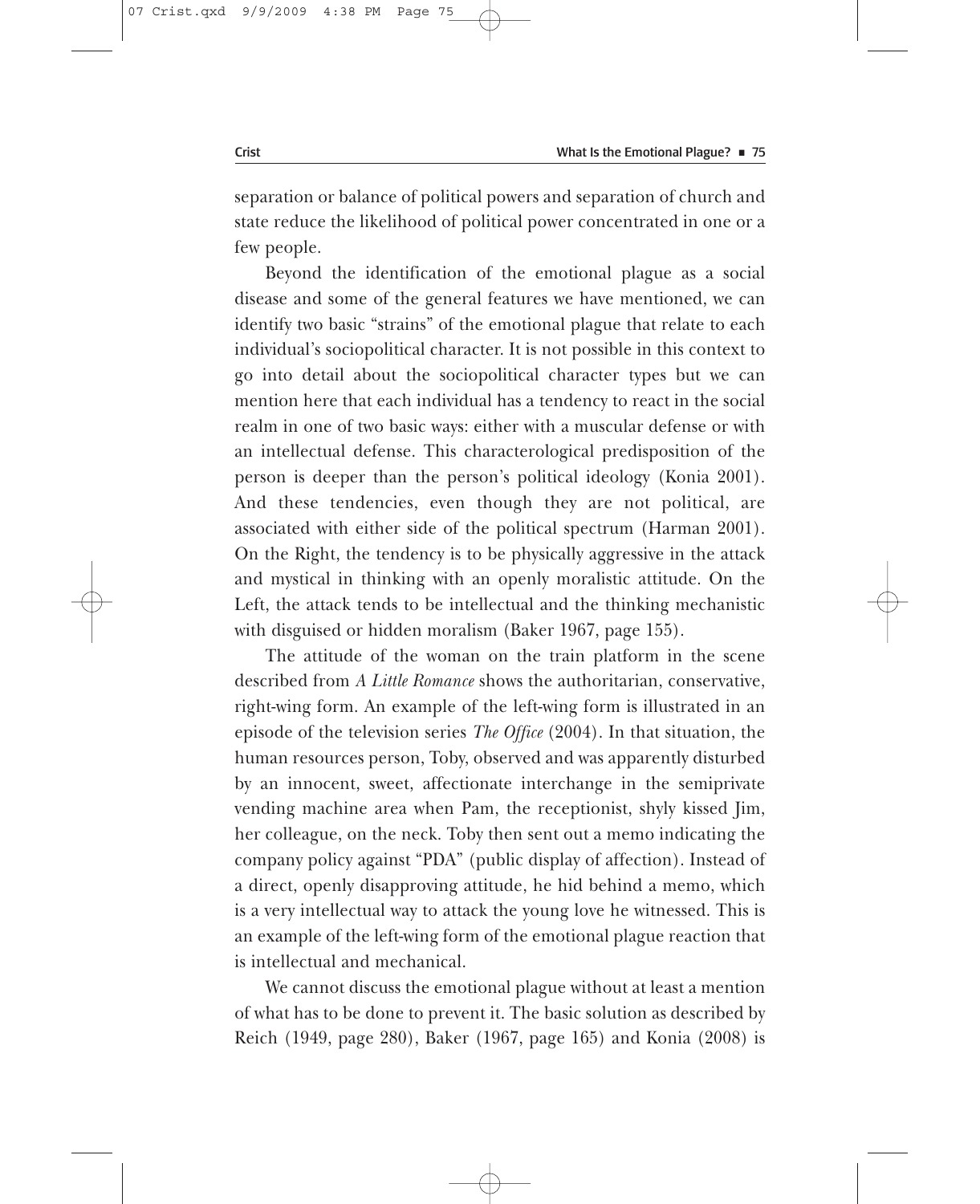that we must raise children to be able to grow up with the capacity to have satisfying love, emotional and work lives from the very beginning of their lives. This will eliminate the source of undischarged energy that can turn destructive.

We must educate many more people about the essential role of natural, healthy satisfaction in their emotional, love/sexual, and work lives. We must educate parents about how to support the healthy development of their children right from the start.

Public education about these matters is the specific purpose of the American College of Orgonomy series of presentations on social orgonomy and more broadly a vital function of the ACO in general.

The emotional plague, although simple in description, is complex requiring extensive study to fully grasp. It cannot possibly be covered in a brief introductory article. It should also be recognized as a potentially emotionally explosive topic to which people seem to be drawn. One only has to look at literature and the movies to see how great is people's fascination with "the dark side."

It is important to emphasize that Reich's concept of the emotional plague brings the discipline of scientific thinking and medical science to the sociopolitical realm. With this objective scientific and medical approach the great problem of human destructiveness can be brought out of the murky realms of moralism and politics.

## References

Baker, E. 1967. *Man in the Trap*. New York: The Macmillan Co.

- Harman, R. 2001. Ideology is a Secondary Factor in Defining the Sociopolitical Spectrum. *Journal of Orgonomy* 35(1): 58-79.
- Konia, C. 2001. The Biophysical Basis of Sociopolitical Thought. *Journal of Orgonomy* 35(1): 80-87. Reprinted in the 40th anniversary "Advances in Orgonomy" issue with a brief introductory editorial note by Harman, R., *Journal of Orgonomy* 40(1): 97-104. 2006.
- ------. 2008. *The Emotional Plague: The Root of Human Evil.* Princeton, NJ: ACO Press.